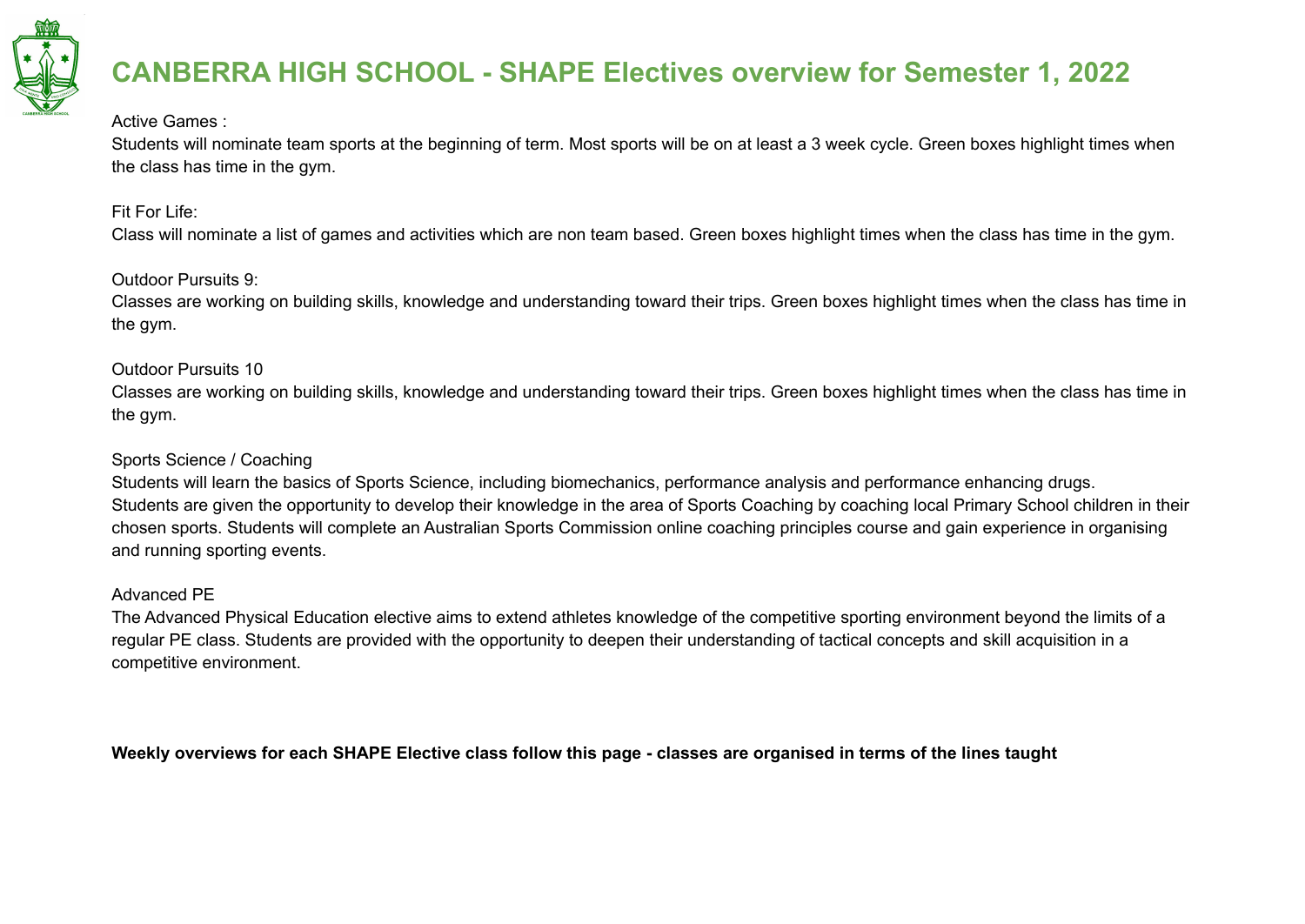

| Line B                  | <b>Active Games Evans</b> | Fit 4 Life Gooch | Outdoor 10 Maloney |
|-------------------------|---------------------------|------------------|--------------------|
| Meeting spot            | <b>GYM</b>                | <b>GYM</b>       | AB                 |
| Health Room             | Multipurpose              | AB <sub>2</sub>  | AB1                |
| Week                    | Term 1                    | Term 1           | Term 1             |
| $\mathbf{1}$            |                           |                  |                    |
| $\overline{2}$          |                           |                  |                    |
| 3                       |                           |                  |                    |
| $\overline{\mathbf{4}}$ |                           |                  |                    |
| 5                       |                           |                  |                    |
| 6                       |                           |                  |                    |
| $\overline{7}$          |                           |                  |                    |
| 8                       |                           |                  |                    |
| 9                       |                           |                  |                    |
| 10                      |                           |                  |                    |
| Term <sub>2</sub>       | Term 2                    | Term 2           | Term 2             |
| $\mathbf{1}$            |                           |                  |                    |
| $\overline{2}$          |                           |                  |                    |
| 3                       |                           |                  |                    |
| $\overline{\mathbf{4}}$ |                           |                  |                    |
| 5                       |                           |                  |                    |
| 6                       |                           |                  |                    |
| $\overline{7}$          |                           |                  |                    |
| 8                       |                           |                  |                    |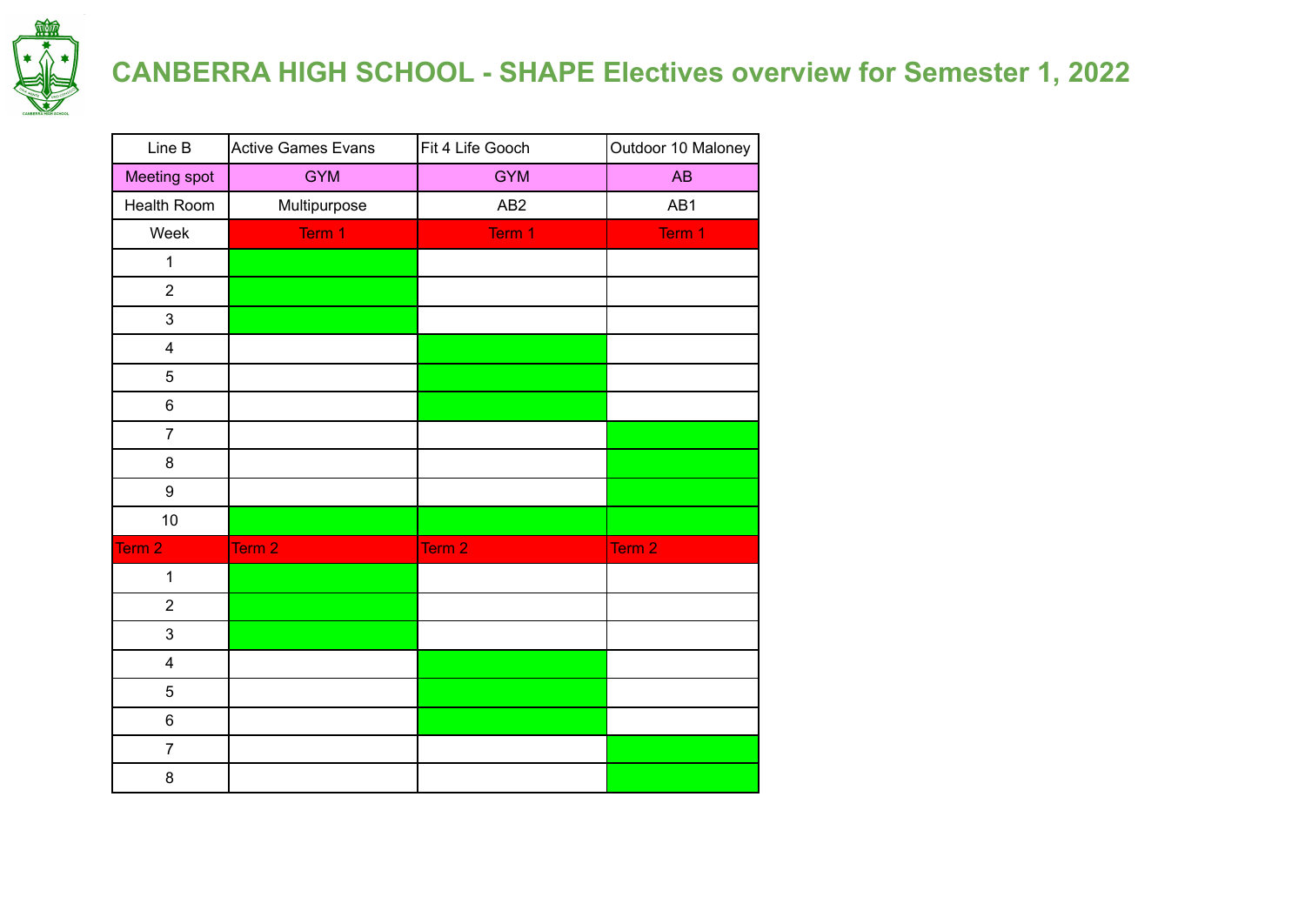

| Line D                  | <b>Active Games Terry</b> |
|-------------------------|---------------------------|
| Week                    |                           |
| 1                       |                           |
| $\overline{\mathbf{c}}$ |                           |
| 3                       |                           |
| 4                       |                           |
| 5                       |                           |
| 6                       |                           |
| $\overline{7}$          |                           |
| 8                       |                           |
| 9                       |                           |
| 10                      |                           |
| Term 2                  | Term <sub>2</sub>         |
| 1                       |                           |
| $\overline{\mathbf{c}}$ |                           |
| 3                       |                           |
| 4                       |                           |
| 5                       |                           |
| 6                       |                           |